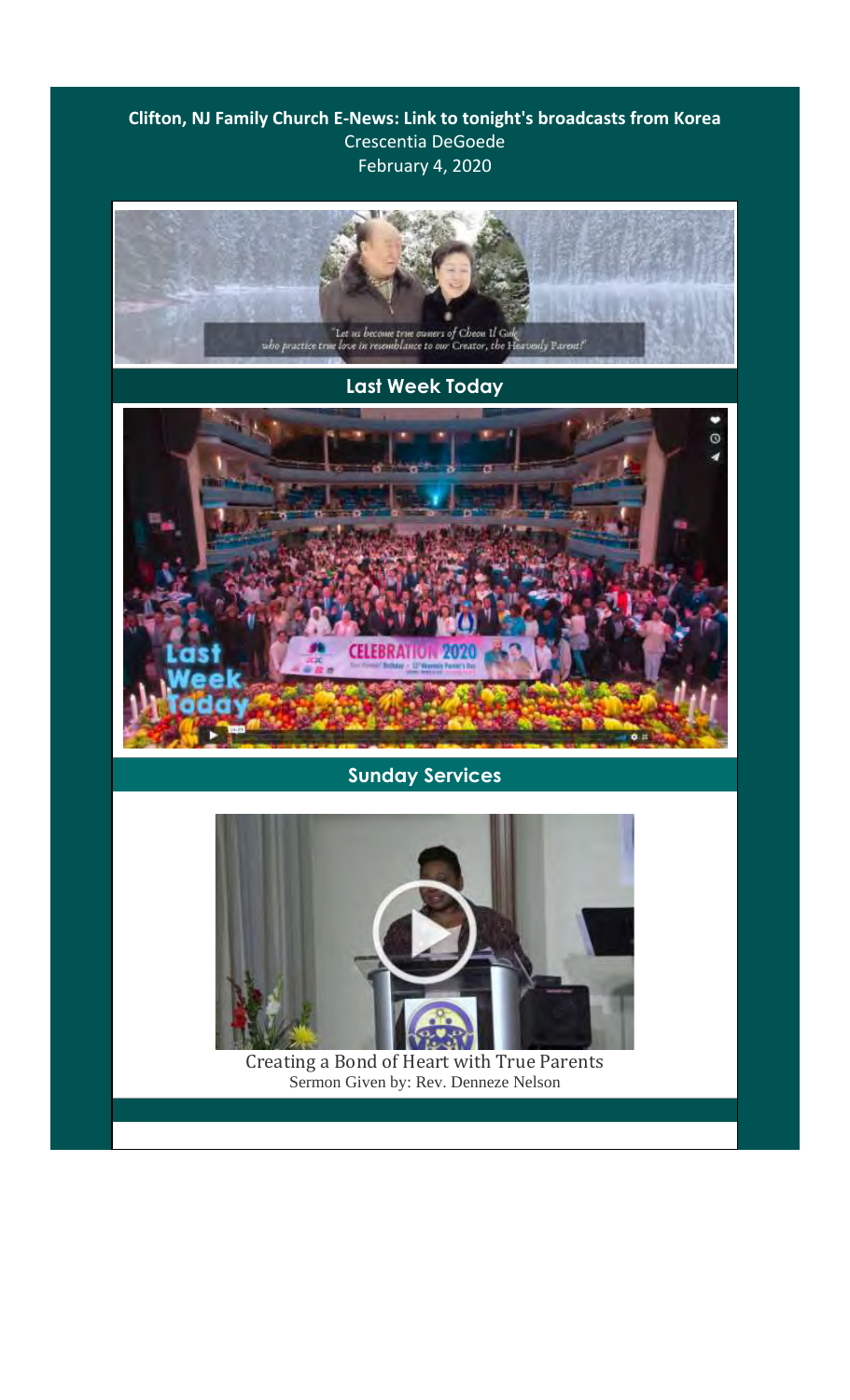

**List of Commemorative Events scheduled for True Parents' Centenary and 60th Holy Wedding Anniversary** 

35

## **Click Here for Live Broadcast**

A special program will be broadcasted 10 minutes before each event.

**There are three live broadcast taking place tonight, Tuesday, February 4th:** 4th Sunhak Peace Prize Award Ceremony at 7:50pm EST International Association of Youth and Students for Peace Assembly (IAYSP) at 10:50pm EST General Assembly of World Clergy Leadership Conference (WCLC) at 12am EST, and the recorded event will be made available on Feb 6th

Please click the image above for additional details regarding the broadcasts, with the remaining events' schedule. To view the broadcast, visit ipeacetv, com/, choose your language, and click on the 'On Air' button.

Please send reflections to Rev. Inguk Seo at iseo@ unification, org, as soon as possible after each event, so Dr. Kim can share them with True Mother.

100th and 77th

DONATE HERE

**True Parents' Birthday**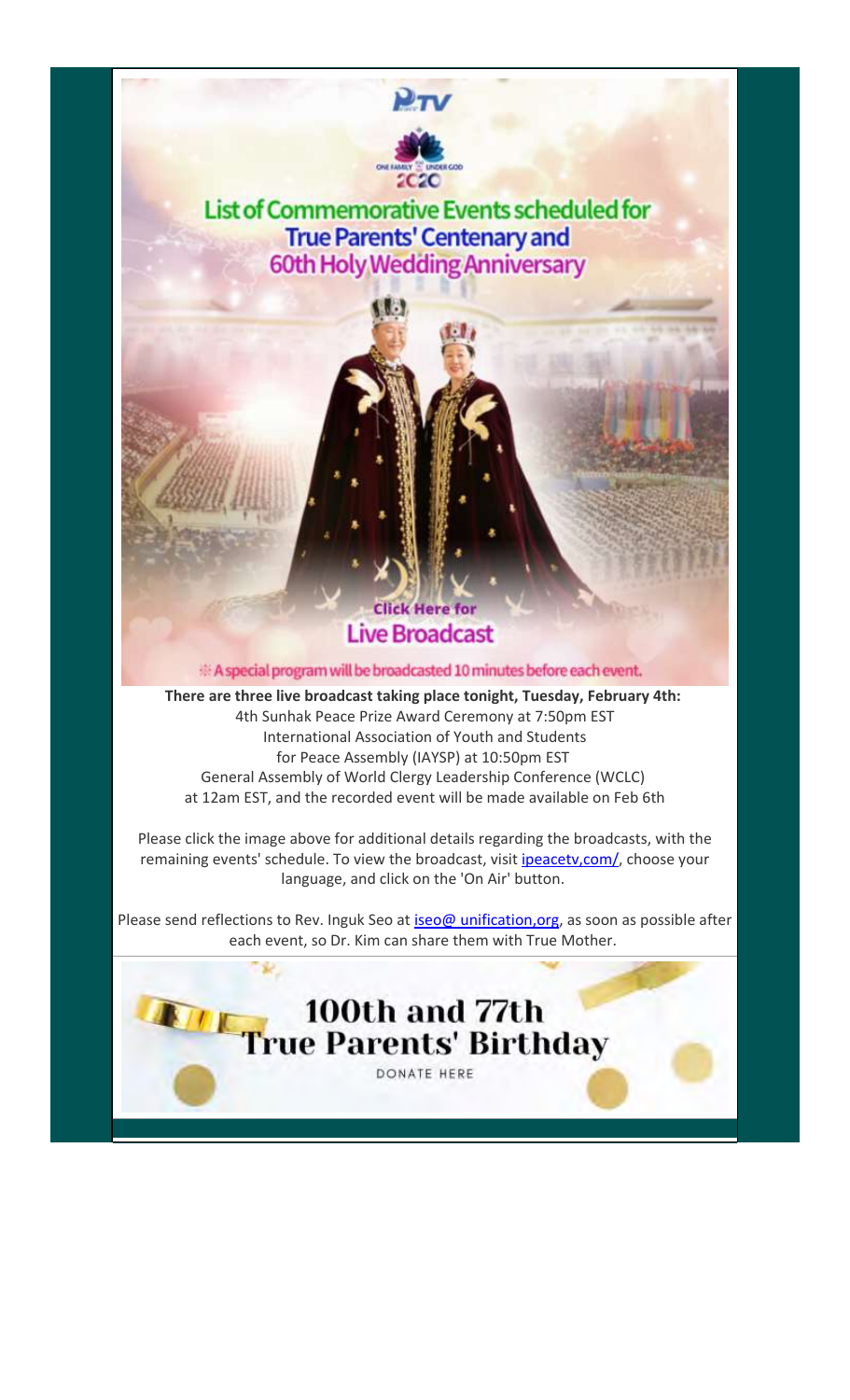

Our ministry team would like to increase participation in volunteerism within our community, so that more of our community members can offer their skills, talents and passions for the betterment of our community. We believe everyone has something to contribute, and we want to give everyone a chance to be involved in a way that inspires them. With more volunteers we can do more, and create a more connected community and dynamic faith experience. By filling out the survey below, you will help us know that you have something to offer, and give us the chance to empower you to volunteer in the way that you would be inspired to. You are not committing to anything yet, just letting it be known what you might be interested in and willing to contribute to.

On Sunday, February 23rd we will have a Volunteer Fair in which those who have expressed interest in volunteering will be able to connect with other people who are interested in volunteering in the same way, and begin to make plans for the next 3-6 months. Thank you so much for taking the time to complete the volunteer survey!

## **Click Here to fill Out the Volunteer Survey!**

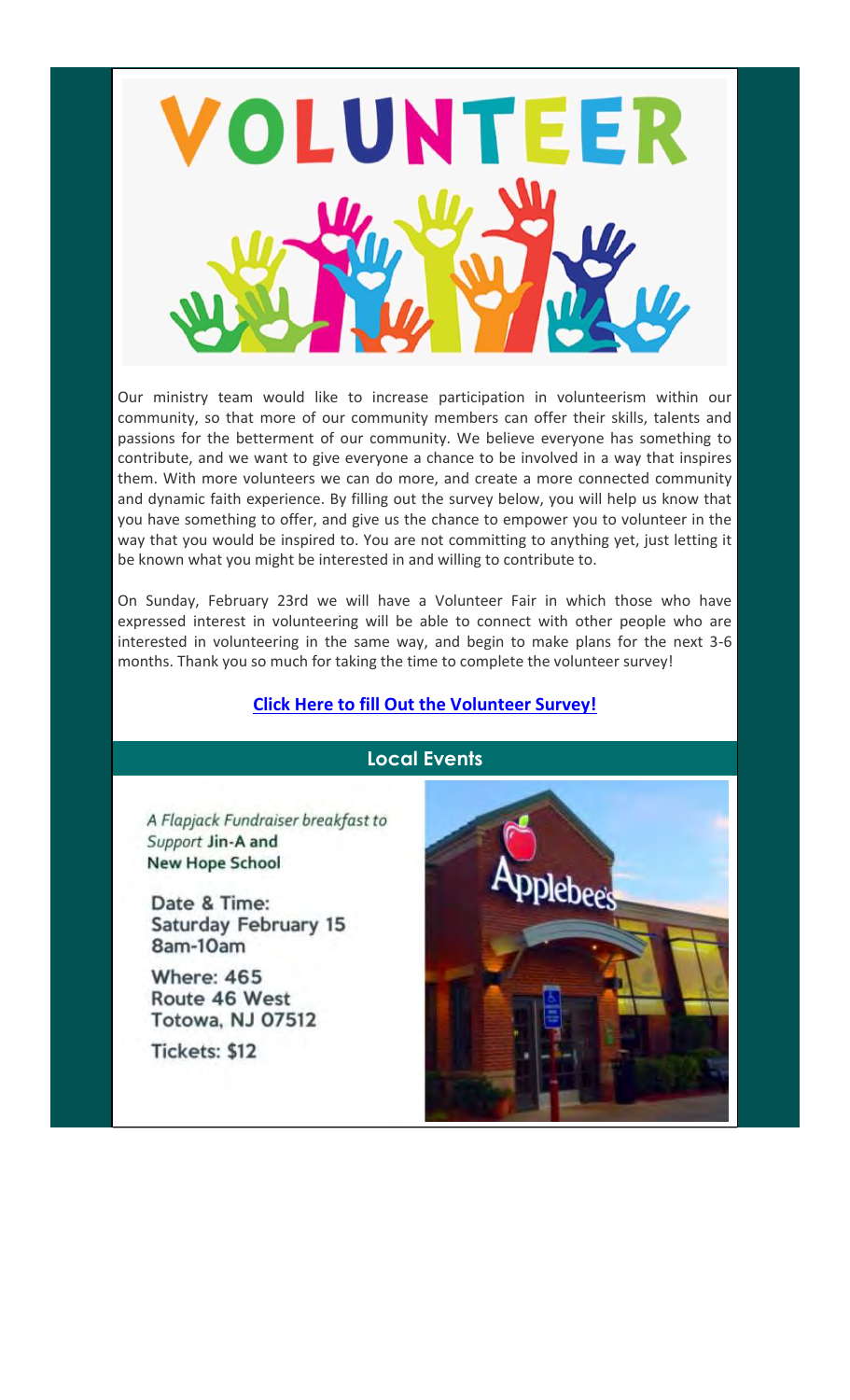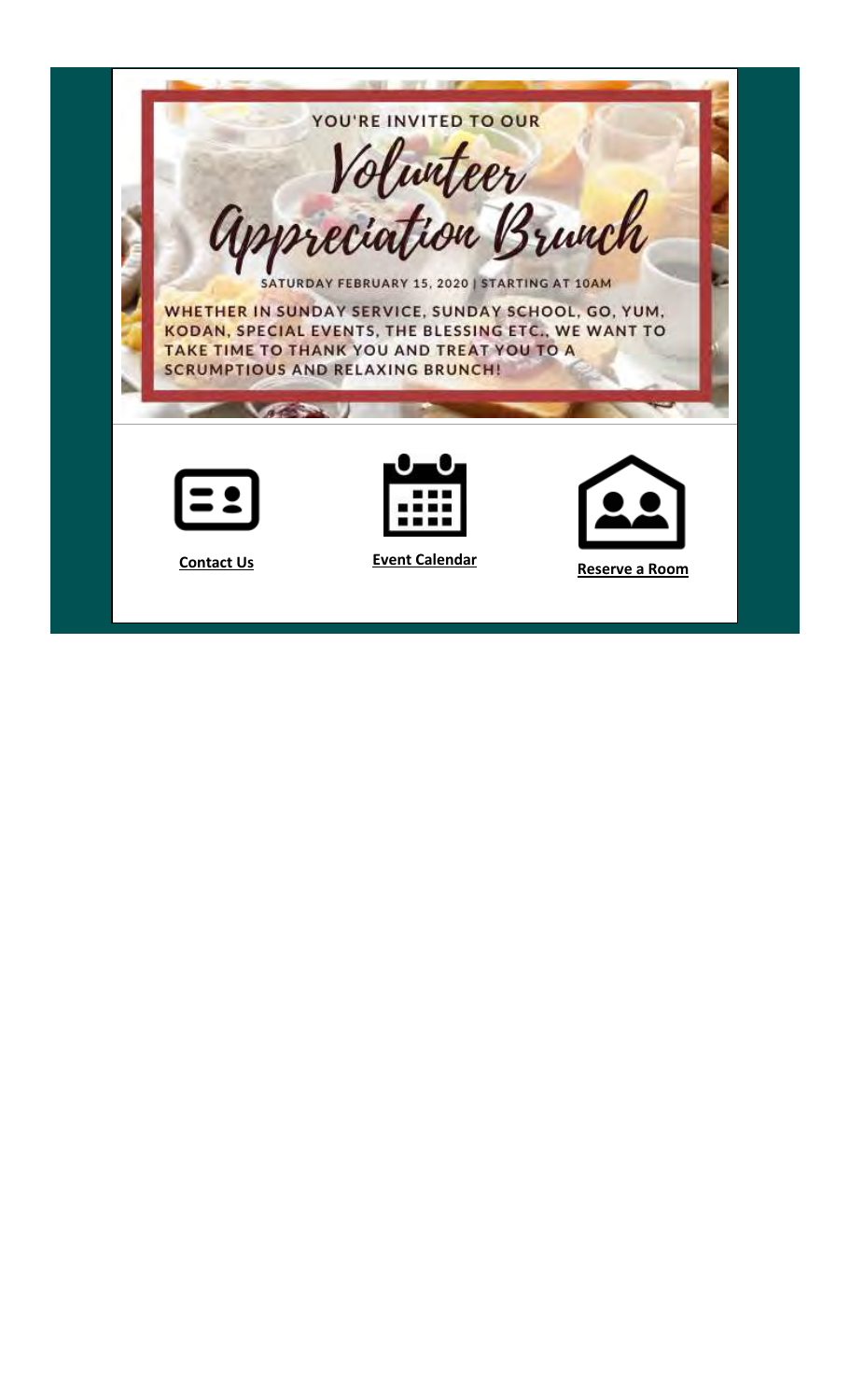## **Volunteer Survey**

Our ministry team would like to increase participation in volunteerism within our community, so that more of our community members can offer their skills, talents and passions for the betterment of our community. We believe everyone has something to contribute, and we want to give everyone a chance to be involved in a way that inspires them. With more volunteers, we can do more, and create a more connected community and dynamic faith experience.

By filling out this survey, you will help us know that you have something to offer, and give us the chance to empower you to volunteer in the way that you would be inspired to. You are not committing to anything yet, just letting it be known what you might be interested in and willing to contribute to.

On Sunday, February 23rd we will have a volunteer fair in which those who have expressed interest in volunteering will be able to connect with other people who are interested in volunteering in the same way, and begin to make plans for the next 3-6 months. Thank you so much for taking the time to complete this survey!

| Your Name *           |                        |              |
|-----------------------|------------------------|--------------|
|                       | <b>First Name</b>      | Last Name    |
|                       |                        |              |
| Age *                 | ex: 23                 |              |
|                       |                        |              |
| <b>Phone Number *</b> |                        |              |
|                       | Area Code              | Phone Number |
|                       |                        |              |
| E-mail<br>*           | ex: myname@example.com |              |

**What are some of your strengths/gifts? (ex: good listener, good with children, good speaker, friendly and outgoing, cooking, musical, athletic, good with finances, etc.) \***



**How are you currently involved with the Clifton Family Church (check all that apply)**

- □ Attending Sunday Service
- Donating/Tithing
- Ushering/Greeting/Cooking/A/V/Music at Sun Service or Church Events
- Holy Day/Special events preparation
- $\Box$  Serving in a Ministry Role as leader or supporter (BFM, CARP, YUM, GO, Sunday School, ACLC, KODAN, WFWP, UPF, etc.)
- $\Box$  Church Building and grounds maintenance and beautification